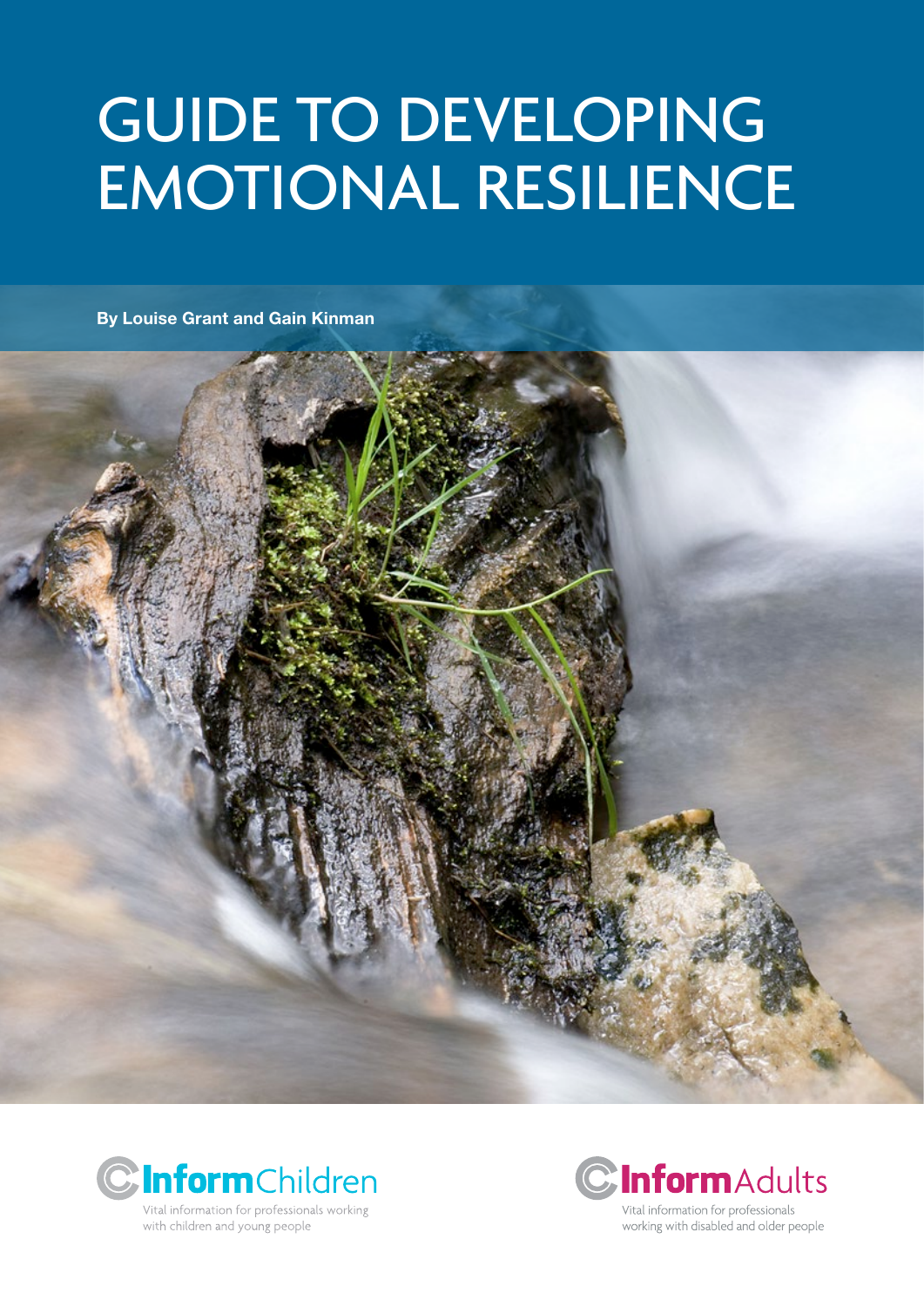# **CONTENTS**

- [3 Introduction](#page-2-0)
- [4 What is emotional](#page-3-0)  [resilience?](#page-3-0)
- [5 Can you learn to be](#page-4-0)  [resilient?](#page-4-0)
- 6 [Emotional l](#page-5-0)iteracy
- 7 [Reflective thinking skills](#page-6-0)
- 8 [Empathy](#page-7-0)
- [9 Social skills](#page-8-0)
- [10 Peer coaching for](#page-9-0)  [support](#page-9-0)
- 11 [Optimism and hope](#page-10-0)
- [13 Coping skills and](#page-12-0)  [flexibility](#page-12-0)
- [15 Your emotional](#page-14-0)  [resilience toolbox](#page-14-0)
- [17 Self-awareness and](#page-16-0)  [action planning](#page-16-0)
- [18 References](#page-17-0)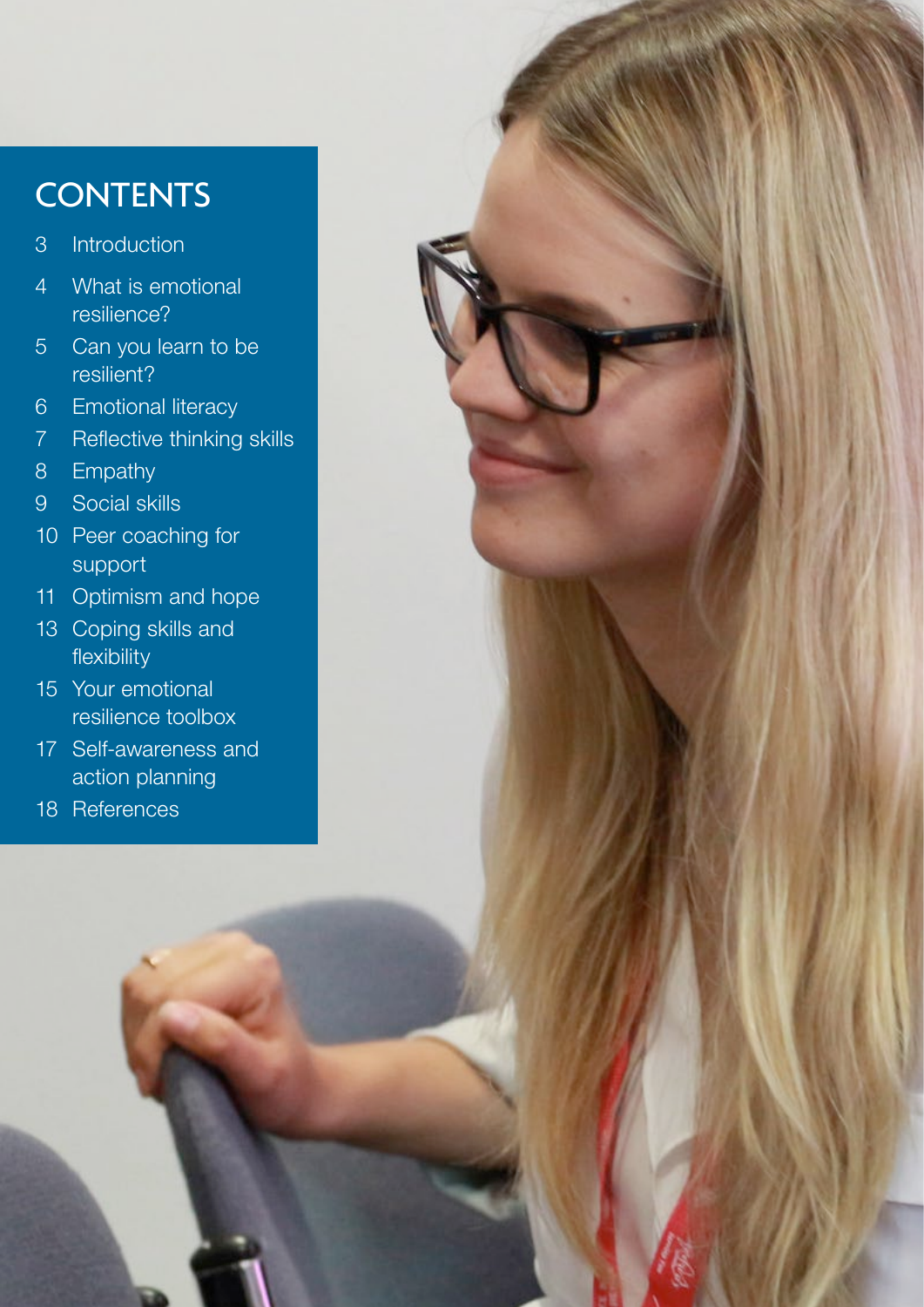# <span id="page-2-0"></span>**INTRODUCTION**

Social work is a rewarding but stressful occupation. A Community Care survey at the end of 2014 found 97% of the 2,000 social workers who responded felt moderately or very stressed, but only 16% said they had received any training on how to deal with work-related stress. Almost half (47%) said stress was not discussed openly in their workplace.

This is an edited version of our Guide to developing social workers' emotional resilience, one of a number of Community Care Inform resources that support professional safety and wellbeing.

We encourage you to use this guide to build your own "emotional resilience toolbox" by reflecting on the competencies that can help you cope well in stressful situations, adapting your "thinking style" when it comes to difficulties or perceived failures and identifying techniques that can help in the moment. The guide also discusses how to get the most out of supervision so that it can enhance both practice expertise and emotional wellbeing.

This guide focuses on what individuals can do to help themselves and managers can use it to support teams. It should be emphasised that resilience is as much a quality of the environment as the individual. Interventions that expect employees to adapt to a stressful working environment without addressing the structural causes of stress will fail.

Community Care's Stand Up for Social Work campaign includes three elements: inspiration, honesty and support. We want this guide to provide inspiration and good ideas to share, be a source of support in social worker's daily lives and an acknowledgement of the challenges facing the professions and the skills and tools you need to protect and help vulnerable people.

Community Care Inform is a subscription site which provides resources to help front line social workers and managers in their roles. However as part of our commitment to stand up for social work we have provided this guide free to all those who want it for a time-limited period.



### About the authors

**Louise Grant** has many years of experience as a social worker and a manager in children's services. She is currently a senior lecturer teaching qualifying and post-qualifying social workers at the University of Bedfordshire and is course lead for all post-qualifying social work courses at the university.

Her research focuses on emotional resilience, reflection and stress management in social workers. Louise has published research articles in peer reviewed journals and in the general social work press, and presented her work at national and international conferences.

**Dr Gail Kinman** is professor of cccupational health psychology at the University of Bedfordshire. She is a chartered psychologist, a chartered scientist and an associate fellow of the British Psychological Society. Gail's research interests encompass work-related stress, work-life balance, emotional labour and emotional intelligence, and how they influence the well-being of employees.

She has worked with groups of health and social care professionals to investigate the factors that underpin emotional intelligence with a view to enhancing stress resilience and wellbeing in these occupational groups. Gail has published widely in occupational health psychology and her work has also been regularly featured on radio, TV and the international press.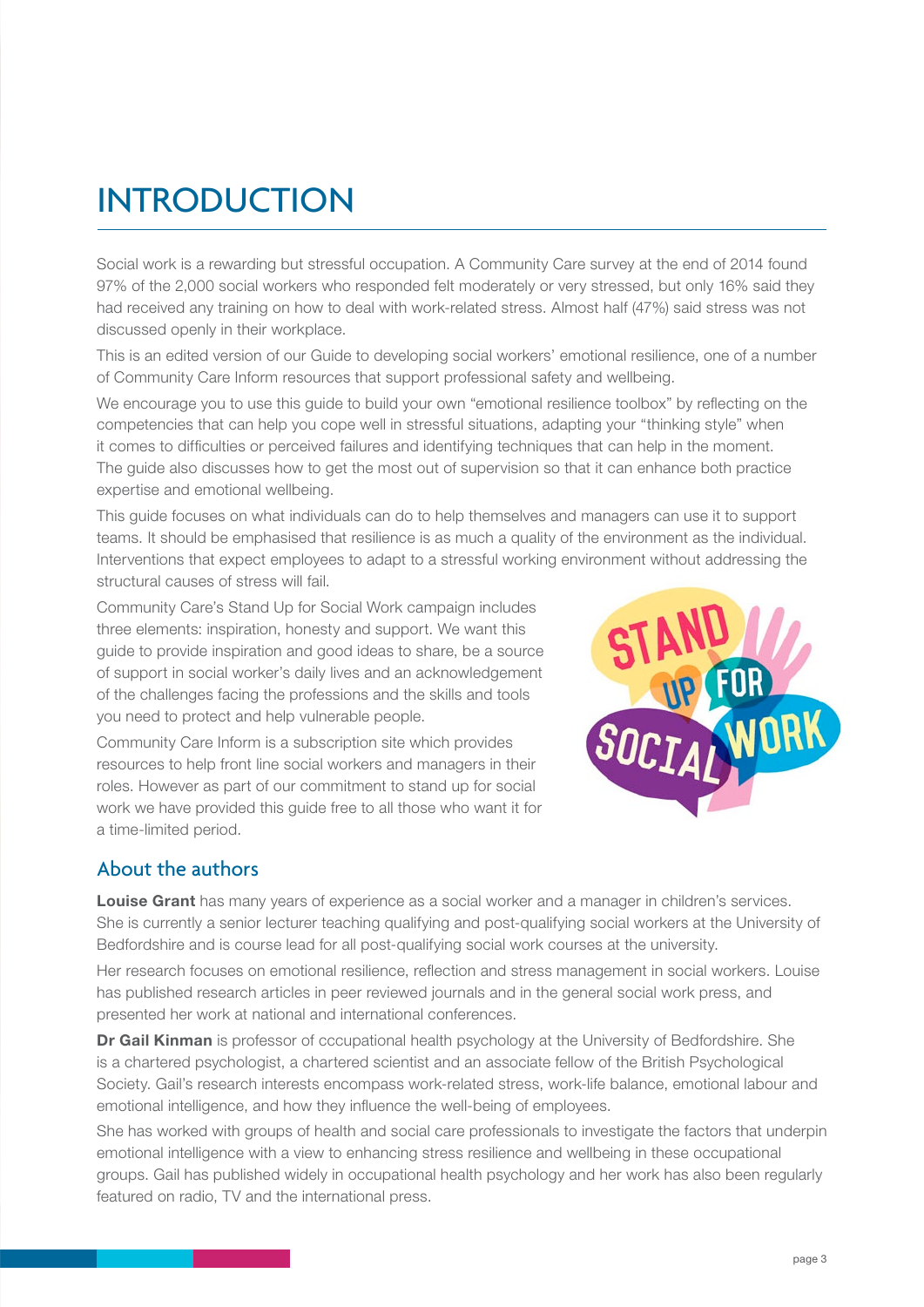# <span id="page-3-0"></span>WHAT IS EMOTIONAL RESILIENCE?



Emotional resilience has become a bit of a buzz phrase in the caring professions. It was mentioned in Lord Laming's 2009 report The Protection of Children in England and as one of the skills required by qualifying social workers under the 'professionalism' domain of the professional capabilities framework.

The word "resilience" often trips off the tongue without any clear understanding of what it means or how it can be achieved and it's important to step back and think about why social workers need to be resilient.

It is undoubtedly a positive attribute that can protect and enhance health and well-being. Most research has examined resilience in the context of trauma management, but recent studies have highlighted how it can protect employees from the negative impact of work-related stress and help them thrive in workplace settings. It is generally agreed that resilience is particularly important for "helping" professionals who face highly challenging and complex situations.

But how can resilience promote well-being and improve professional practice? How can social workers enhance their resilience so that they can thrive in a profession that, while it can offer considerable job satisfaction, can be very stressful?

Until recently, little was known about the nature of resilience, the individual difference factors that underpin this key quality, or how it can be fostered in the social work context. This guide aims to address these issues.

### Research has found that resilient people have the following qualities:

- Self-efficacy and self-esteem.
- Enthusiasm, optimism and hope.
- Openness to experience.
- A positive self-concept and a strong sense of identity.
- A high degree of autonomy.
- Self-awareness and emotional literacy.
- Critical thinking skills and the ability ro reflect constructively on practice
- The ability to set limits.
- Well-developed social skills and social confidence to develop and maintain effective relationships.
- Flexibility and adaptability drawing on a wide range of coping strategies and creative problem-solving skills.
- The ability to identify and draw on internal and external resources and access support from a range of sources.
- Successful adaptation to change.
- The ability to draw on a range of coping styles.
- Persistence in the face of challenges, setbacks and adversity.
- A sense of purpose and the ability to derive a sense of meaning from difficulties and challenges.
- The ability to learn from experience.
- An orientation towards the future.
- A sense of humour.
- Able to successfully manage and contain their own emotions and those of others.
- Able to set firm physical and emotional boundaries between work and home life.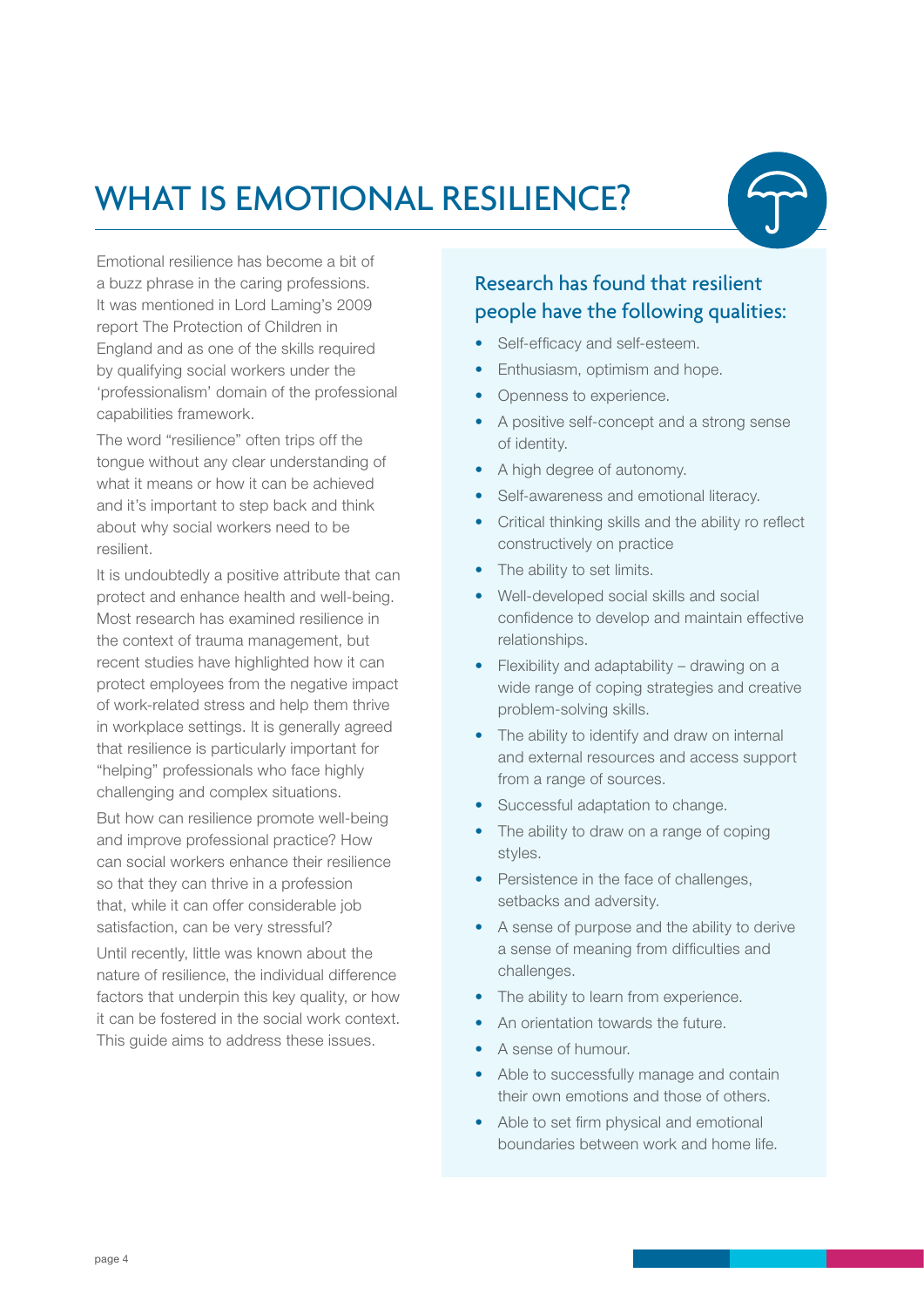# <span id="page-4-0"></span>Can you learn to be resilient?



### Resilience develops in the face of difficulties

The concept of resilience might help to explain why some practitioners who experience high levels of stress at work not only don't burn out, but may even thrive, enabling them to manage future challenges more effectively. It's not that resilient social workers lead a charmed existence. They face the same problems that other people encounter, but confront setbacks and persevere in the face of difficulties rather than giving in.

Resilient individuals still experience negative feelings, such as frustration, anger and anxiety, but are able to offset them with positive experiences and emotions and put perceived failure in perspective. Over time, these positive experiences and emotions enhance personal resources rather than depleting them, thus leading to resilience.

This guide focuses on ways to support and protect your own well-being. This is a vital part of standing up for social work. However the environment you work in is just as important – organisations and managers need to address the structural causes of stress and burnout. Are the [employer standards](http://www.local.gov.uk/workforce/-/journal_content/56/10180/3511605/ARTICLE) for social work being implemented in your organisation? Managers can use the [Health and Safety](http://www.hse.gov.uk/stress/mcit.htm)  [Executive's tool](http://www.hse.gov.uk/stress/mcit.htm) to assess whether they currently have the competences identified as effective for preventing and reducing stress at work, as well as the Community Care Inform resources listed at the end of this guide.

### "Ordinary magic"

Resilience is not an innate characteristic or personality trait that you either have or you don't. It arises from successful adaptation to everyday events rather than unusual ones, and emerges from ordinary human capabilities, relationships and other internal and external resources. Ann Masters, a research expert in this area calls it ["ordinary](http://mina.education.ucsb.edu/janeconoley/ed197/documents/mastenordinarymagic.pdf)  [magic".](http://mina.education.ucsb.edu/janeconoley/ed197/documents/mastenordinarymagic.pdf)

It is a quality and a process that can be enhanced and developed which is good news for social workers, who are typically required to manage change and complex, competing demands. Several underlying competencies have been identified and we will explore how you can develop these, before turning to specific tools you can use. These are:

- Emotional literacy (sometimes called emotional intelligence) p.6
- Reflective thinking skills p.7
- Empathy p.8
- Social skills p.9
- An optimistic explanatory style p.11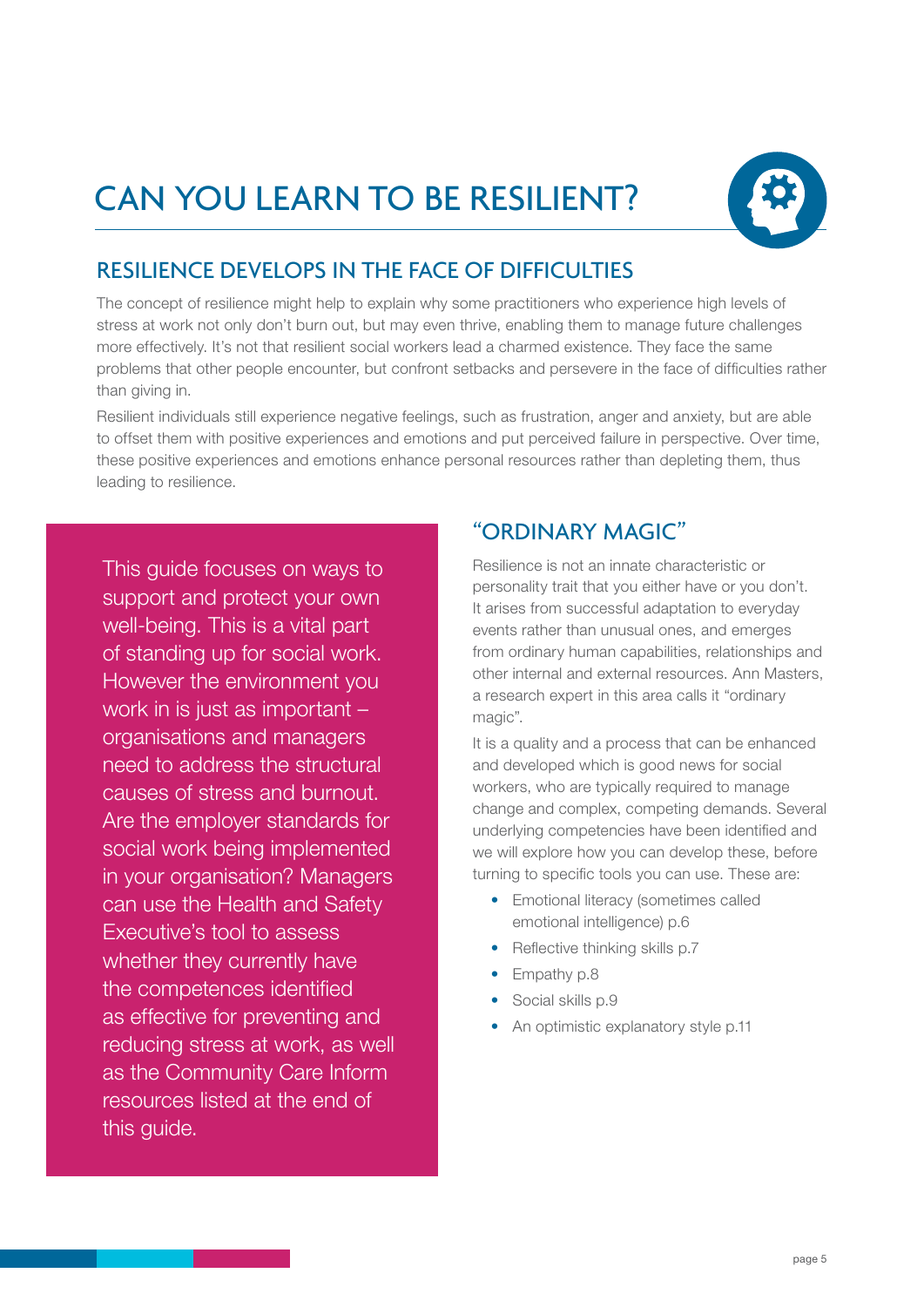# <span id="page-5-0"></span>Emotional literacy





### The interpersonal and the **INTRAPERSONAL**

Emotional literacy has interpersonal (social intelligence) as well as intrapersonal (selfawareness) elements. Interpersonal emotional literacy helps us relate effectively to others. Intrapersonal emotional literacy encompasses the degree of attention we devote to our feelings, the clarity of these experiences, and our beliefs about "repairing" negative mood states or prolonging positive ones.

The capacity to effectively manage our own emotional reactions and those of others, often in challenging care environments, is central to many social work tasks. Our research found that social workers who are more adept at perceiving, appraising and expressing emotion, who are able to understand, analyse and utilise emotional knowledge, and who can regulate their emotions effectively are not only more resilient to stress, but more psychologically and physically healthy.

### How does emotional literacy benefit social work?

People who are more emotionally literate are typically more enthusiastic, optimistic, confident, trusting and co-operative – all desirable attributes for social workers.

A social worker whose emotional literacy skills are under-developed may have problems developing "appropriate" empathy, may escalate conflict by reciprocating in kind when faced with hostility and lack of co-operation, may allow emotions to unconsciously influence decision-making, and may attempt to "repair" negative mood states by engaging in negative health behaviours such as comfort eating or drinking alcohol to excess. Insight into levels of emotional literacy is, therefore, vital for enhanced practice and the wellbeing of service users as well as personal wellbeing.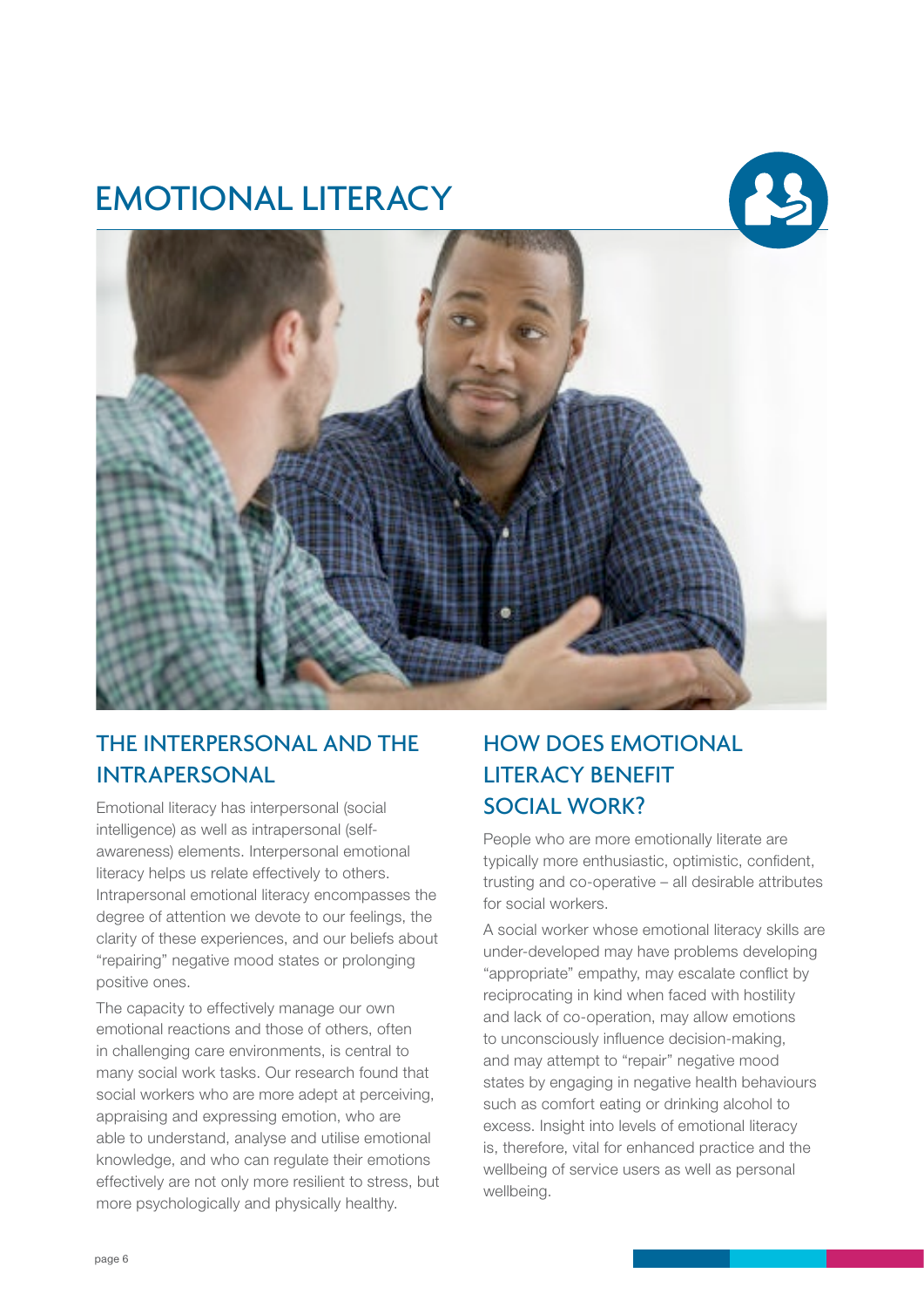# <span id="page-6-0"></span>Reflective thinking skills



Personal reflection on experience helps foster professional development and enhances the service and support we provide. It helps us consider how we might adapt our practice to individual service users' needs, and develop solutions to what might appear to be intractable problems. Reflective thinking skills also help us explore the dynamics of rational and irrational thoughts, emotions, doubts, assumptions and beliefs and the ways in which they impact on practice. Our research shows this to be an important self-protective mechanism for social workers.

Based on research conducted by Aukes et al (2007), we have found it useful to separate reflective thinking into three inter-linked elements:

- **Self-reflection** ("I want to know why I do what I do").
- **Empathetic reflection** ("I am able to understand people from different cultural and religious backgrounds").
- **Reflective communication** ("I am open to discussion and challenge about my opinions").

#### How reflective is your supervision?

Supervision can be an opportunity to develop reflective thinking but certain circumstances need to be in place to allow transformational learning about oneself and one's practice to take place.

Supervision contracts that recognise that the process has a developmental and support element (i.e. it doesn't just focus on administrative and managerial aspects) and an environment where emotional disclosure is seen as acceptable and appropriate are essential. Supervisors may worry about being overwhelmed and that they will not be able to manage to contain the feelings expressed. It is important to develop self-awareness to manage these barriers effectively.

As a supervisee remember you are an active player in the relationship, not passively receiving supervision. View it as a joint process where you and your supervisor work together to facilitate reflection on issues affecting your practice, in order to develop a high level of practice expertise. It is vital to prepare effectively, not only to discuss the practical and managerial aspects of your work, but also to reflect on your practice itself and examine your strengths and weaknesses.

- Consider keeping a reflective diary, exploring your emotional reactions to what you experience in practice and review this prior to supervision, making notes on key themes that have emerged.
- Be open to feedback and be able to reflect on this for future practice. Notice when you have a tendency to justify, explain or defend yourself when receiving feedback and try to move to a position where you actively seek feedback to improve your capability.

You may experience strong emotional reactions to service users' negative or traumatic experiences such as anxiety and fear, or feel emotionally manipulated and/or over-empathise with service users. Supervision plays an important role in exploring and making sense of conflicting emotional reactions and can enhance emotion management skills.

The importance of reflective supervision and its role in enhancing resilience, well-being and performance is well recognised but some still do not receive it. Supervisees can play their part in ensuring they receive good supervision by expecting it, preparing for it, and recognising what it feels like.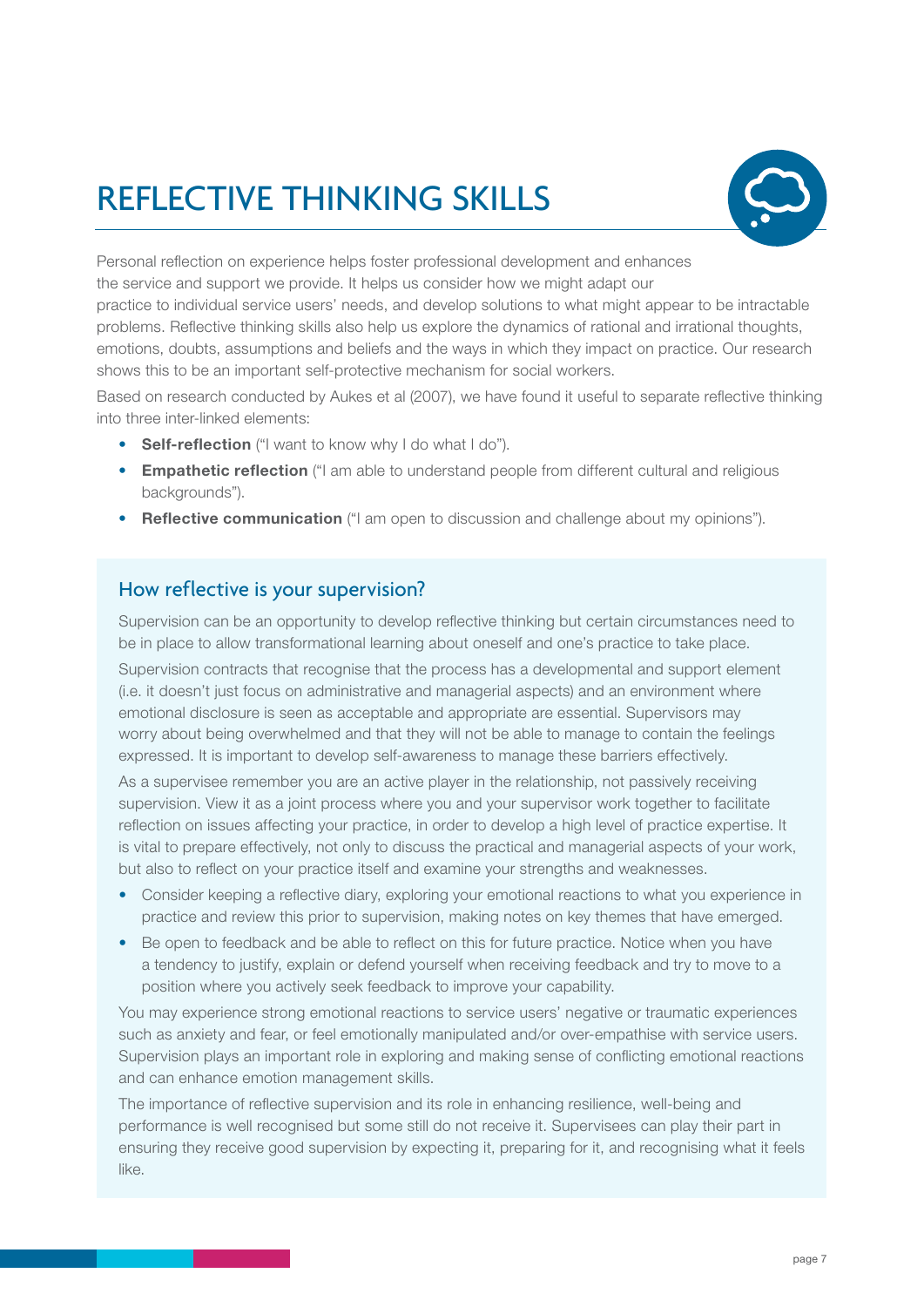### <span id="page-7-0"></span>**EMPATHY**





Empathy is a fundamental component of all helping relationships and critical to social work practice. While empathy is essential to an effective relationship between social workers and service users, the job role also frequently requires us to develop and cultivate empathy in other people.

We commonly understand empathy simply as the ability to "walk in other people's shoes", in order to understand their feelings, thoughts or actions. Recent models of research into empathy encompass several dimensions such as perspective-taking (attempts to adopt the positions of other people), empathetic concern (feelings of warmth, compassion and concern for others) and personal distress (feelings of anxiety and discomfort resulting from the negative experiences of others). This acknowledges that empathy may not necessarily have universal beneficial effects.

Our research demonstrated the complex role played by empathy in resilience and well-being. Empathetic concern appears to enhance emotional resilience, whereas empathetic distress tends to diminish it and is likely to lead to psychological distress more generally.

 "Appropriate" empathy is vital in order for social workers to make genuine attempts to acknowledge and accept what their service users think and feel. But clear emotional boundaries are needed to ensure that healthy empathetic concern does not spill over into over-involvement and over-empathising with service users, which will have negative implications for their service users as well as potentially leading to burnout in the worker.

Emotional boundaries, however, should be sufficiently flexible to allow feelings to flow in and out, otherwise empathetic connections cannot be developed.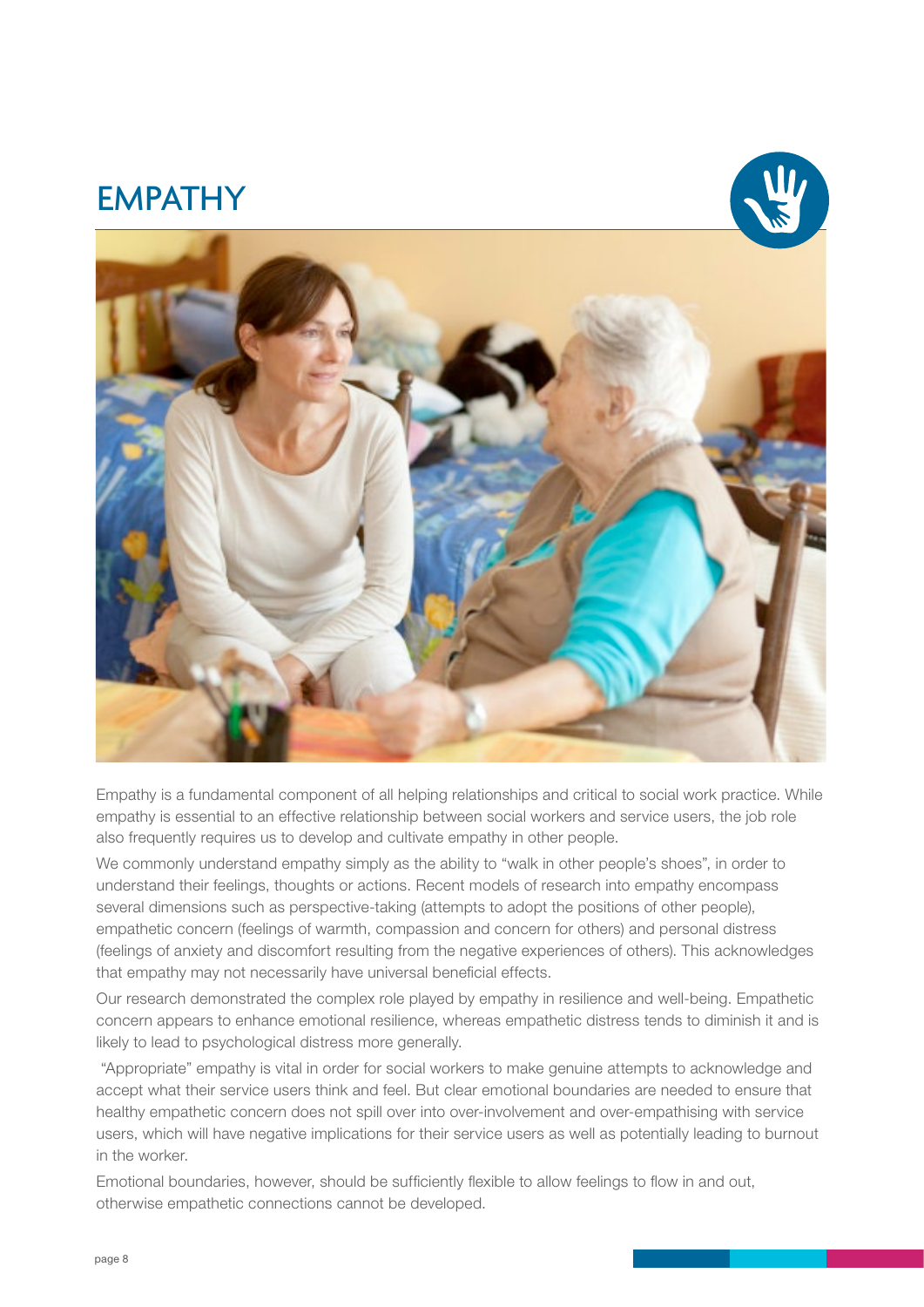# <span id="page-8-0"></span>social skills



Social workers are often faced with challenging interpersonal situations, but being well-prepared can improve self-confidence and communication skills enabling you to feel stronger and more comfortable. Role-play during supervision or with a peer can help us prepare for unfamiliar or potentially difficult situations such as emotionally challenging conversations with service users or court appearances, It also allows us to practise authoritative but empathic responses more generally and see how people may respond to us in particular situations and the strategies that may be most productive.

### Social support

Social confidence also helps us create and maintain effective social networks which are another essential for emotional resilience. A substantial body of evidence indicates that people with more social support (positive psychosocial interactions where there is mutual trust and concern) tend to be more physically and psychologically healthy – it is also one of the most effective stress management resources. Mutually supportive relationships also foster feelings of connectedness, belonging, and empathy with others.



Relationships with family and friends help social workers manage the emotional impact of their work. It is also important to foster mutually supportive relationships in you professional networks. Productive relationships with co-workers who understand the trials, tribulations and rewards of the work are likely to reinforce the value of what you do. They can also provide alternative perspectives and options for solving problems that may initially seem intractable.

**A key skill is the ability to identify the type of support you need and where it can best be found.** This could be emotional support (esteem, attachment and reassurance), informational support (the provision of advice, guidance and feedback), companionship (a sense of belonging) and instrumental support (tangible help and financial assistance).

Support must closely "match" what you need at the time. For example, we may require informational support to resolve an issue of concern, but are offered emotional support (such as sympathy or nurturance). This may help us manage our distress initially, but do nothing to solve the problems that caused it.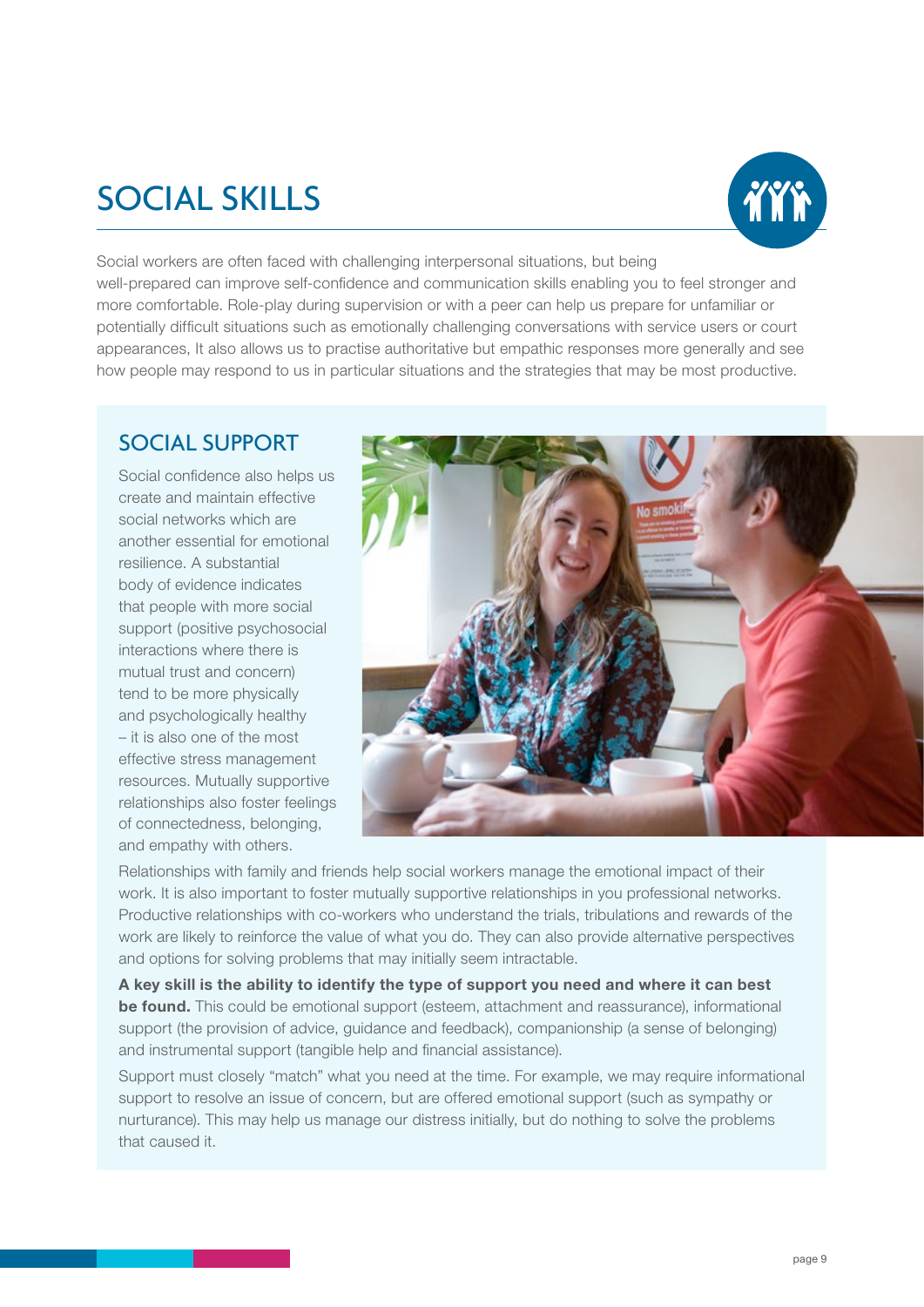# <span id="page-9-0"></span>PEER COACHING FOR SUPPORT





Peer coaching involves creating a collaborative and reciprocal relationship with a colleague in order to develop reflective practice, self-awareness and problem-solving skills, and reflect on performance through feedback.

It is more than just a "buddy" relationship; coaching is focused upon developing positive changes, working towards a goal with clear and realistic action plans.

#### Techniques to use in coaching

- 1. One productive technique is to adopt a solution-focused, rather than a problem-focused, approach to difficulties that you are encountering in your professional practice. The peer coach would explore what you would like to change in your career or practice, and assist in making a step-by-step action plan to achieve this goal.
- 2. Or try using coaching sessions to identify "sparkling moments": times in your practice when you felt particularly successful and satisfied. By recalling these moments together and their key features, opportunities for replicating such experiences can be explored.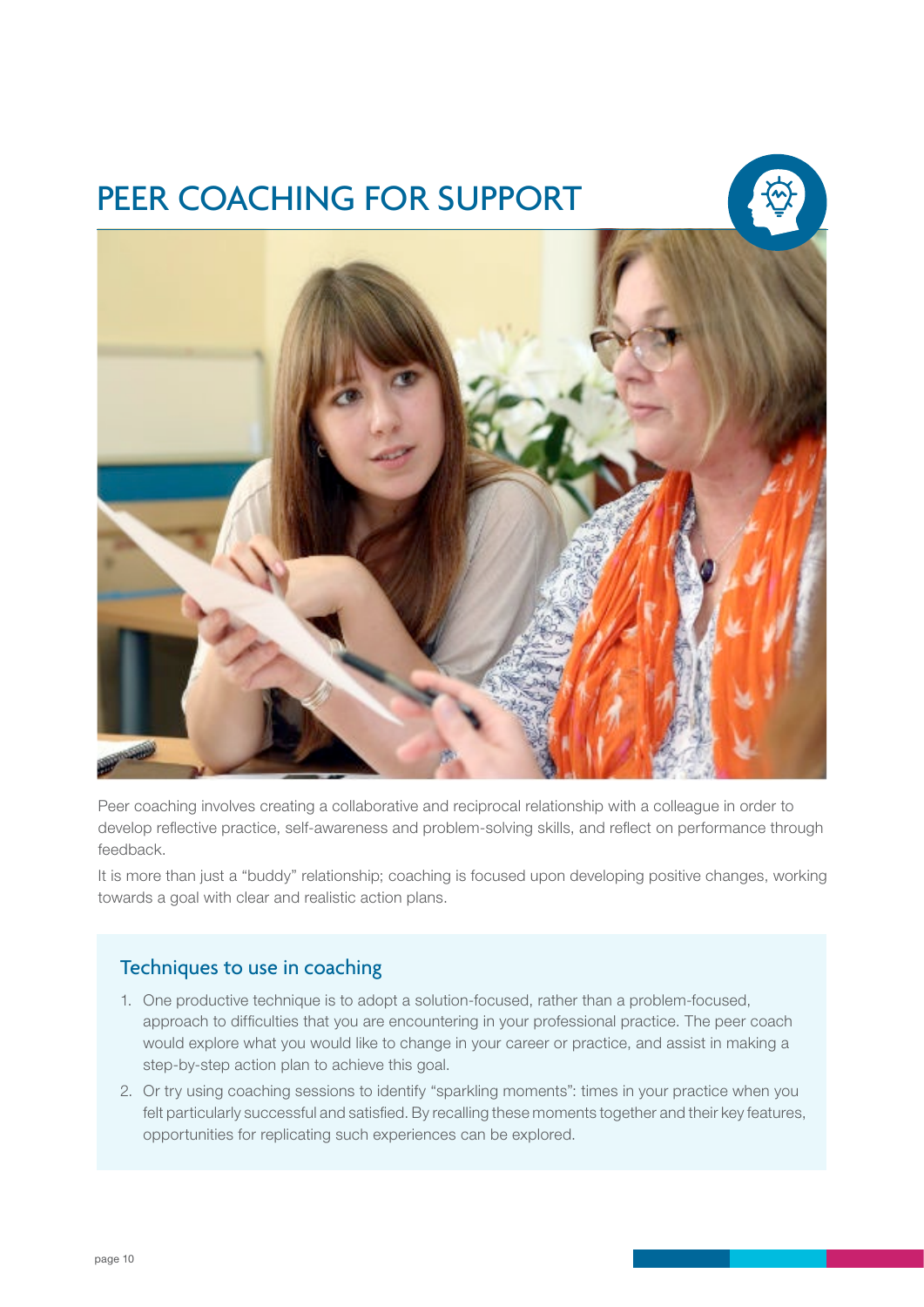<span id="page-10-0"></span>

### Can you become an optimist?

There is evidence that optimistic people are more resilient, healthier and happier than pessimists. Optimism is often seen as a stable disposition underpinned by the expectation that more good things will happen than bad (with the opposite true for pessimism). It has been argued, however, that it may be more useful to see optimism and pessimism as explanatory styles or biases that influence how we interpret events.

For example, if an optimistic social worker is promoted, she is likely to believe it is a reward for good work (internal), and she thinks she will continue to receive recognition for her hard work in the future (global and stable). If she is not promoted, she is likely to see this as due to extenuating circumstances (external) or because she needs to work on enhancing her skills (internal) but thinks that she will be able to perform better in the future.

Explanatory styles are more amenable to change than personality traits which may be fairly fixed. A person with an optimistic explanatory style will see themselves as responsible for positive events occurring in the first place (internal), and will think that more positive things are likely to happen in the future (stable) and that other aspects of their life will also be positive (global).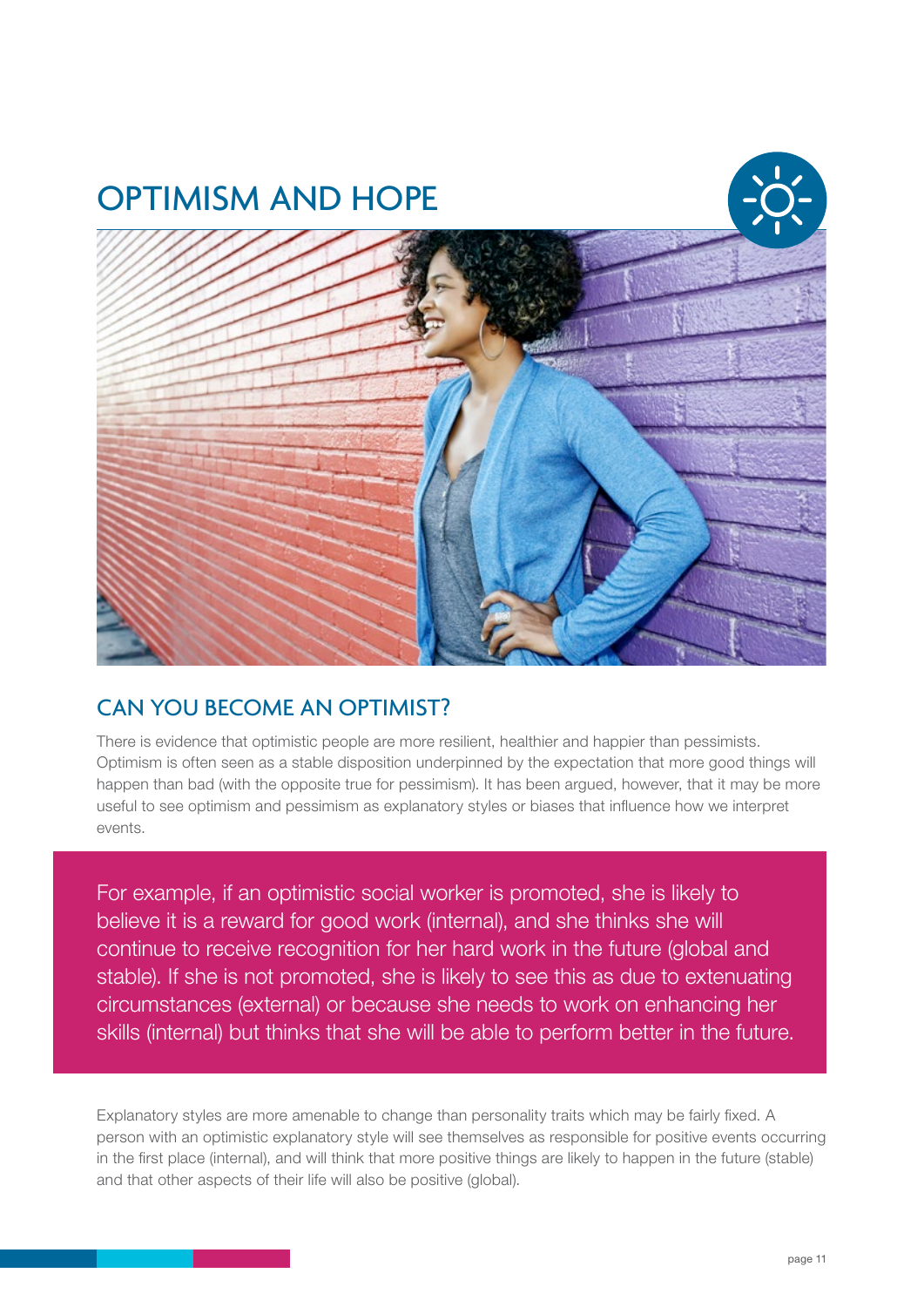

On the other hand, when negative events happen, optimists tend to see them as being untypical (isolated) and irrelevant to other aspects of their life or future events (local).

Someone with a pessimistic explanatory style, will accentuate the negative and minimise the positive. A pessimist is hampered by self-doubt and negative expectaions about the world and other people. When positive events occur a pessimistic professional will see them as flukes (local) that are caused by luck or circumstances outside their control (external) that are unlikely to occur again (unstable).

It is also common for pessimists not to take up opportunities that present themselves, as they fail to recognise them as such.

Pessimists believe that negative events are caused by them (internal), that more mistakes will occur (stable) and this will be inevitable (global). If a pessimistic social worker had a negative experience with a service user, she is likely to blame this on her poor performance, she believes she will let down all her service users in the future, and that she is clearly unsuited to the job.

#### Coping mechanism?

Pessimism can be used as a coping mechanism by anxious people – "defensive pessimists" may lower their expectations to help them manage anxiety, fear and worry in order to work productively. They carefully review all of the negative things that might happen, preparing themselves for the worst case scenario so that they can plan and act effectively. If defensive pessimists try to raise their expectations, or avoid considering worst case scenarios, their anxiety increases and their performance suffers.

#### Realistic optimism

Social work is generally an optimistic and positive profession. A strong belief in people's abilities to change is central to social work practice, as is striving to empower service users to find solutions to their problems. Optimism can be learned by emphasising positive reappraisal or reframing of past events and encouraging coping through problem-solving (see the section on coping on page 13). Being an optimistic social worker does not mean you should try to see a silver lining in every cloud – you should utilise flexible optimism, where positive perspectives are grounded in reality.

It is important to recognise that unrealistic optimism can encourage risk-taking behaviour. Social workers should also avoid becoming biased in their use of an optimistic explanatory style. This can lead to collusion with service users where difficult conversations and decisions may be avoided when it is clear that change is not going to be quickly achieved, or where there is a buildup of setbacks which indicate risk. It is therefore essential that reflective practice involves a regular "optimism/pessimism check" to ensure it is flexible, realistic and not subject to bias..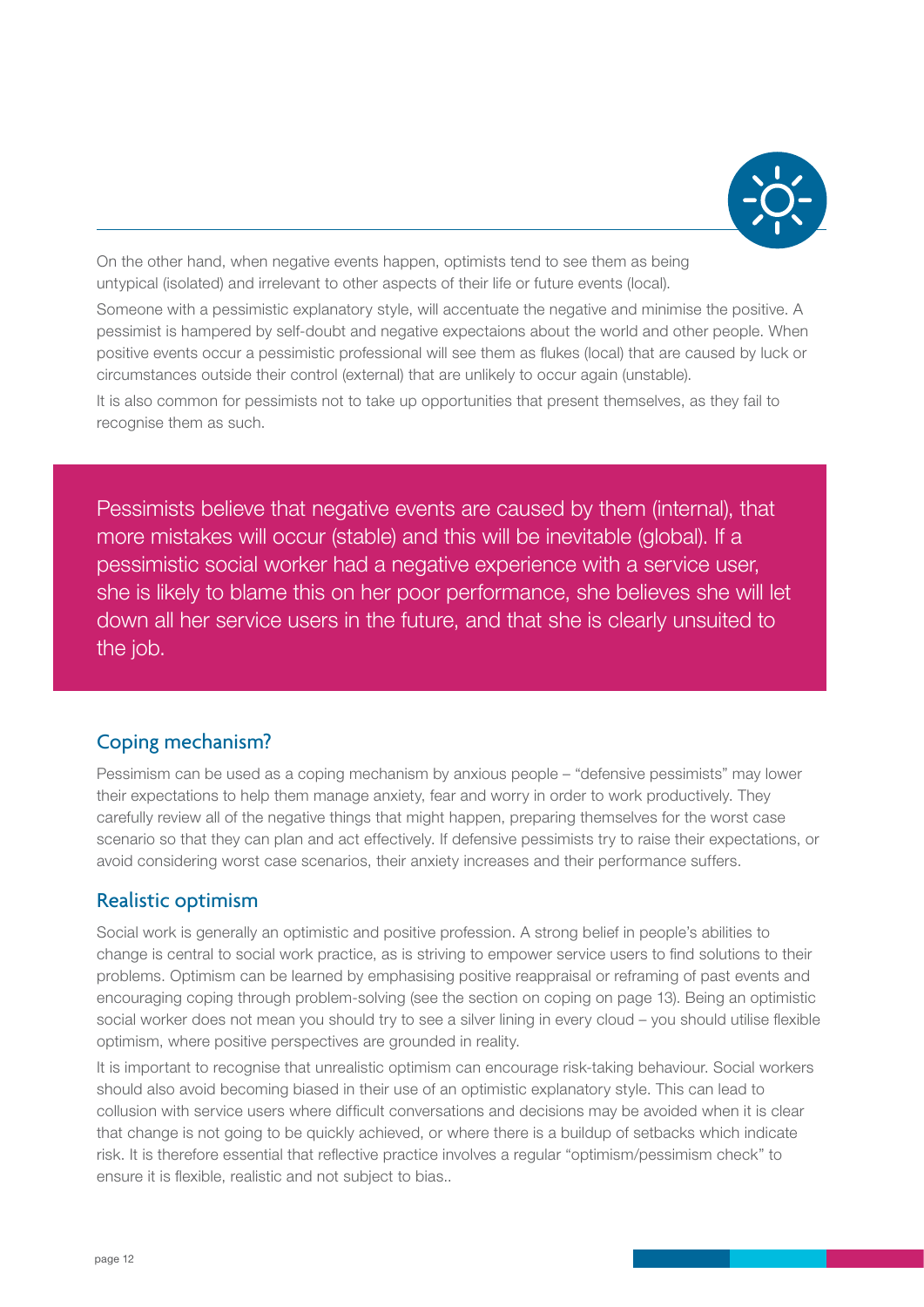# <span id="page-12-0"></span>Coping skills and flexibility



"Coping" is defined as the process of managing external and internal demands that strain or exceed the resources of the person. There are many ways of coping with stress. Their effectiveness depends on the type of demand experienced, the individual, and the circumstances. Lazarus and Folkman (1984) highlighted two main types of responses that people use to cope with demands:

- **Problem-focused** coping aims to tackle the problem or the situation that is causing stress directly, and is used when the situation is seen as changeable.
- **Emotion-focused** coping aims to change our negative feelings about stressful situations, and tends to be utilised when we believe that nothing can be done to change the problem.

However, even in situations that may seem intractable, problem-focused coping such as goal setting and positive reappraisal can be used.

#### Active or avoidant?

A further distinction can be made between active and avoidant ways of coping. Active coping strategies are behavioural or psychological responses designed to change the nature of the problem itself or how we think about it, whereas avoidant coping strategies involve activities (such as alcohol use) or psychological responses (such as denial) that keep us from directly addressing the problem. Active and avoidant coping strategies include:

A goal-oriented approach fosters resilience as it encourages feelings of mastery, control and effectiveness and contributes to positive emotions during difficult times.

- **Actions:** taking active steps or initiating direct action.
- **Planning:** thinking about how to deal with a problem; developing strategies.
- **Seeking social support for instrumental reasons:** seeking advice, assistance or information.
- **Seeking emotional social support:** getting moral support, sympathy or understanding.
- **Suppression of competing activities:** avoiding being distracted by other activities.
- **Turning to religion:** seeking spiritual help and finding comfort in religion.
- **Positive reinterpretation and growth:** making the best of a situation by viewing it in more positive terms.
- **Restraint:** waiting for the right moment to act; avoiding rushing into action.
- **Resignation/acceptance:** accepting the reality of a challenging situation.
- **Focusing on and venting emotion:** focusing on the distress and expressing feelings.
- **Denial:** refusing to believe the problem exists or trying to deny it is real.
- **Mental disengagement:** using activities to distract from thinking about a problem.
- **Behavioural disengagement:** reducing efforts to deal with a problem.
- **Alcohol/drug use:** using drugs as a way of avoiding the problem or to feel better.
- **Humour:** laughing and joking about the situation.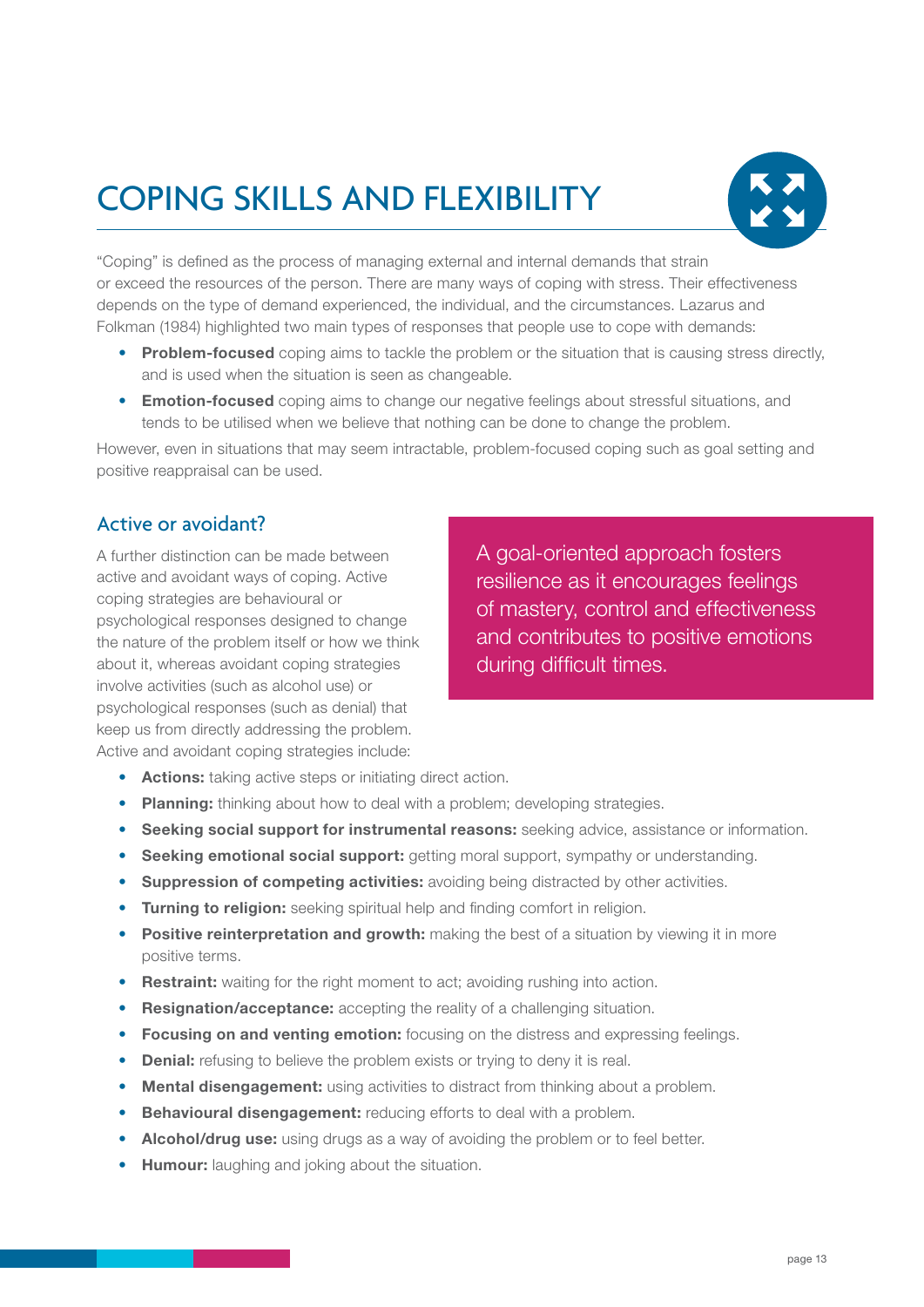

### A repertoire of strategies and styles

Generally speaking, active coping strategies (whether behavioural or emotional) are more effective ways of dealing with problems than avoidant. Our research found that social workers used a wide range of coping strategies but were more likely to use active forms of coping such as planning and positive reframing. They also commonly used strategies such as seeking emotional and instrumental support, self-distraction, venting emotion and acceptance.

For example, it may be that taking time out to "unpack" a stressful or emotionally charged situation has always helped you to manage in the past, but on this occasion you find you are still ruminating over the situation. It may be more productive to use an alternative strategy such as reframing or accepting an unchangeable situation without self-blame and moving on.



To some extent, coping styles change over time and according to the demands of the situation. Attempting to cope with different types of problems in the same way may not be productive and may even be damaging to ourselves and service users, but there is evidence that people tend to favour particular coping strategies.

A flexible repertoire of coping styles is important for resilience and well-being – **being able to recognise that a coping strategy is not effective and trying alternatives** is key. Continuing to use an ineffective coping mechanism may not improve the situation and could even make it worse.

Research findings suggest that the more flexible the coping, the better the outcome. Having a toolkit of coping mechanisms and being flexible in using them may help you find more effective ways of managing the stresses of your practice.

Reflect on your own habitual ways of coping with stress. Can you identify situations where have or could have adjusted or changed your coping strategy to be effective?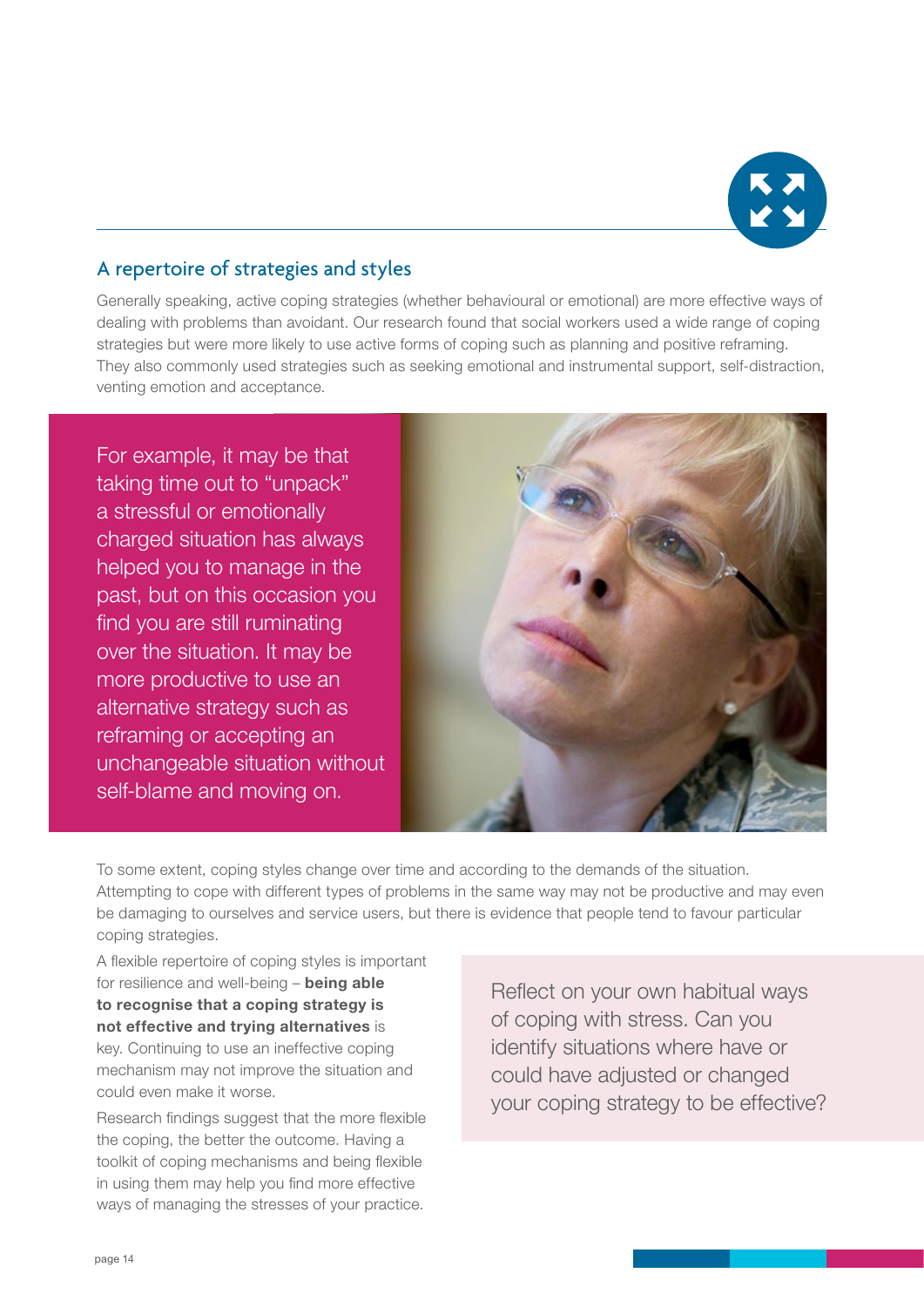# <span id="page-14-0"></span>YOUR EMOTIONAL resilience toolbox



Developing your personal emotional resilience takes effort, but is a sound investment in your future wellbeing. It involves protecting your own physical and psychological health, managing stress effectively, maintaining your emotional equilibrium, fostering supportive relationships at home and work, a positive outlook, and maintaining boundaries between home and work life.

In addition to the competencies and suggestions for using supervision and peer support mentioned above, there are strategies that you can implement yourself that our research has found to be beneficial. These are:

- Mindfulness and relaxation
- Thinking skills (cognitive behavioural techniques)
- Self-awareness and action planning

#### Mindfulness and relaxation

We often find ourselves worrying about past mistakes and ruminating on fears for the future, rather than focusing on the present. When we are "mindful", we do not dwell on the past, and do not judge or reject what is happening in the moment. Mindfulness combines meditation, breathing techniques and paying attention to the present moment without judgement to help people change the way they think, feel and act.

Mindfulness can help you manage stress and anxiety, as well as enhance emotional literacy and self-awareness, aid critical reflection and facilitate active listening. Try the exercise below to practise mindfulness. The aim of the exercise is to completely focus on your breathing for a set period of time.

Check your watch and for 60 seconds, focus completely on your breathing. Empty your mind of all other distractions; this is harder than you think. Keep your eyes open and be ready to catch yourself if your mind wanders off into thoughts or worries and bring it back to your breathing.

It can take a great deal of practice to be able to really focus on just your breathing. Use this technique at times of the day when you need to relax and refocus or when negative thinking begins to creep in. Mindfulness is not purely designed to end with the development of concentration or the ability to focus attention on a particular object (such as the breath). With practice, mindfulness can generate energy, clear-headedness and joy. It can help us gain deep insight into our own emotional state, and gain a clearer, compassionate and non-judgemental understanding of ourselves. For more information see Community Care Inform's guide to mindfulness.

### Thinking skills

Cognitive behaviour therapy (CBT) is underpinned by the idea that how we think about events has a powerful influence on how we feel about them, and that our thoughts and beliefs are not facts but open to interpretation. We all have days when negative thoughts come easily but we can fall into a pattern of thinking that leads to self-blame and anxiety, draining our energy.

We all have davs when negative thinking comes very easily.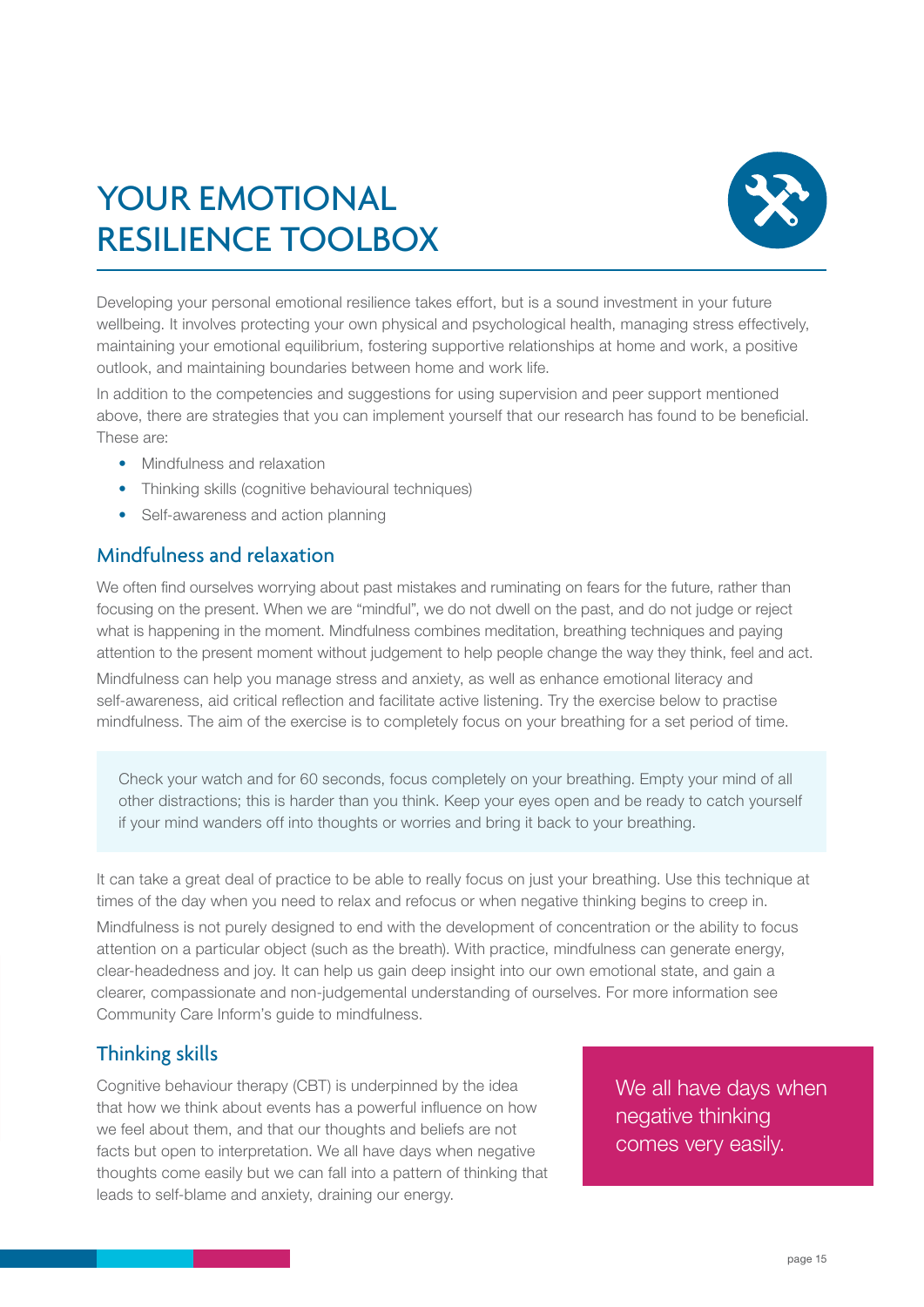# YOUR EMOTIONAL RESILIENCE **TOOLBOX**



CBT techniques can help people develop alternative strategies to manage emotional or behavioural problems by challenging the ways in which they think about situations. Research indicates that this can help health and social care professionals manage negative emotions, reduce emotional distress and build self-confidence.

Imagine what you would say to a colleague who was in a similar situation and try and apply it to yourself.

They can also help you develop a more optimistic explanatory style (see page 11). Knowledge of common "thinking errors" and the impact these have on the way you feel, combined with techniques for challenging negative and worrisome thought can help manage anxiety, improve self-esteem and create a more positive problem-solving approach.

### Using CBT techniques

*"If only I had known that Jake was going to take an overdose I could have prevented this. I must be a really poor social worker not to see the signs. I am so worried I am not going to be able to manage working in a situation like this again."*

We all know that we are never totally responsible in a situation like this, but sometimes self-blame and anxiety can overwhelm us. However you can develop a new, more realisitic way of thinking about such scenarios. Imagine what you would say to a colleague who was in a similar situation and try and apply it to yourself. Rate how strongly you "believe in" your thoughts. Consider a different way of thinking about the situation and rate how much you "believe" your alternative view and then re-rate your old belief. It may take several attempts to shift your old, maladaptive belief until you have a more positive thought pattern such as:

*"I feel really sad that Jake took an overdose and want some support to help me reflect on what I and others may have been able to do, if anything, to prevent this from happening. I know that there are things that I can learn from this experience and plan to do all I can to do this."*

### Should, must and ought

Also, catch yourself when you the terms "should", "must" and "ought" come up in what you think or say. Using these words imply personal failure if something is not done, causing us to make demands on ourselves and others. Try to replace them with less critical language – it is sometimes fine to be fallible ourselves and to allow others to make mistakes.

Write down three sentences using "should", "must" and "ought" relating to negative thoughts that you have recently had about yourself or other people in a particular situation. Then re-write the sentences without the judgemental words.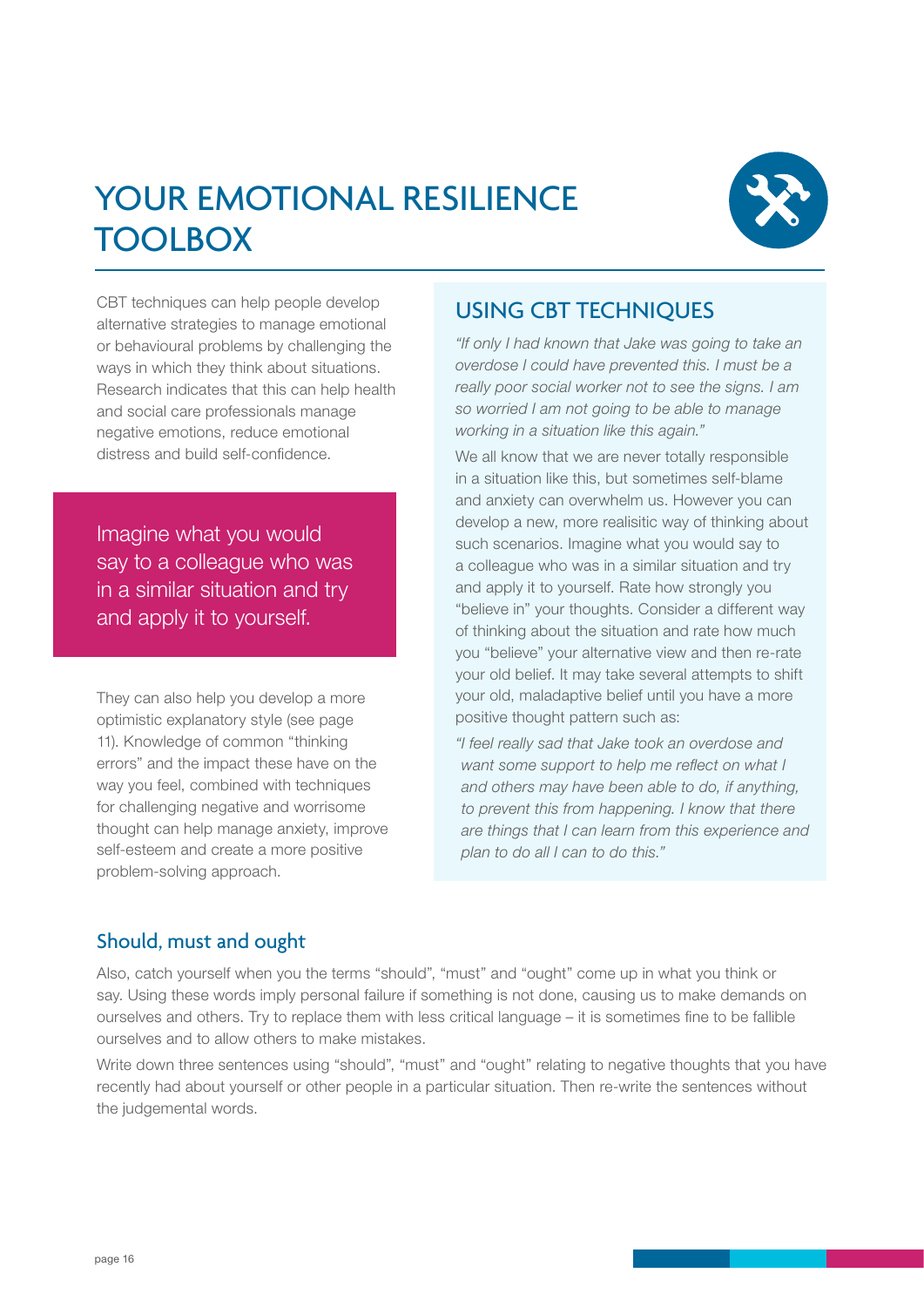# <span id="page-16-0"></span>Self-awareness and action **PLANNING**



Self-knowledge encompasses all of the qualities that our research has found to underpin resilience. Gaining insight into what we do (or don't do) that make things better or worse during stressful times is the first step in building resilience and enhancing well-being. By thinking about the ways in which you respond to stress – physically, psychologically and behaviourally – and the internal and external resources you possess to help you manage the stressors in your life, you can begin to make an action plan to improve your coping mechanisms and general emotional resilience.

It is important to note that we are all different – what may work for you may not work for a colleague and vice versa.



### Starting the journey

Resilience is indeed "ordinary magic". Although developing it is undoubtedly hard work, it is achievable if a supportive working environment exists and social workers are given time, resources and professional development opportunities. We hope that this guide will help you develop your personal resilience "toolkit", but acknowledge that it is by no means definitive. More research is needed on other factors such as the role played by cultural intelligence, spirituality, and the strategies that can help enhance the competencies that we have identified.

Building and maintaining resilience is an ongoing journey. We will all have days when we feel that we are not coping well and other days we feel we are getting nowhere fast, but there will be days when we feel resilient and ready to take on new challenges.

What is important to remember is that developing your personal resilience toolbox will be a personal journey; you may need to adapt and change your strategies over time and may need to seek support externally from time to time if things get tough.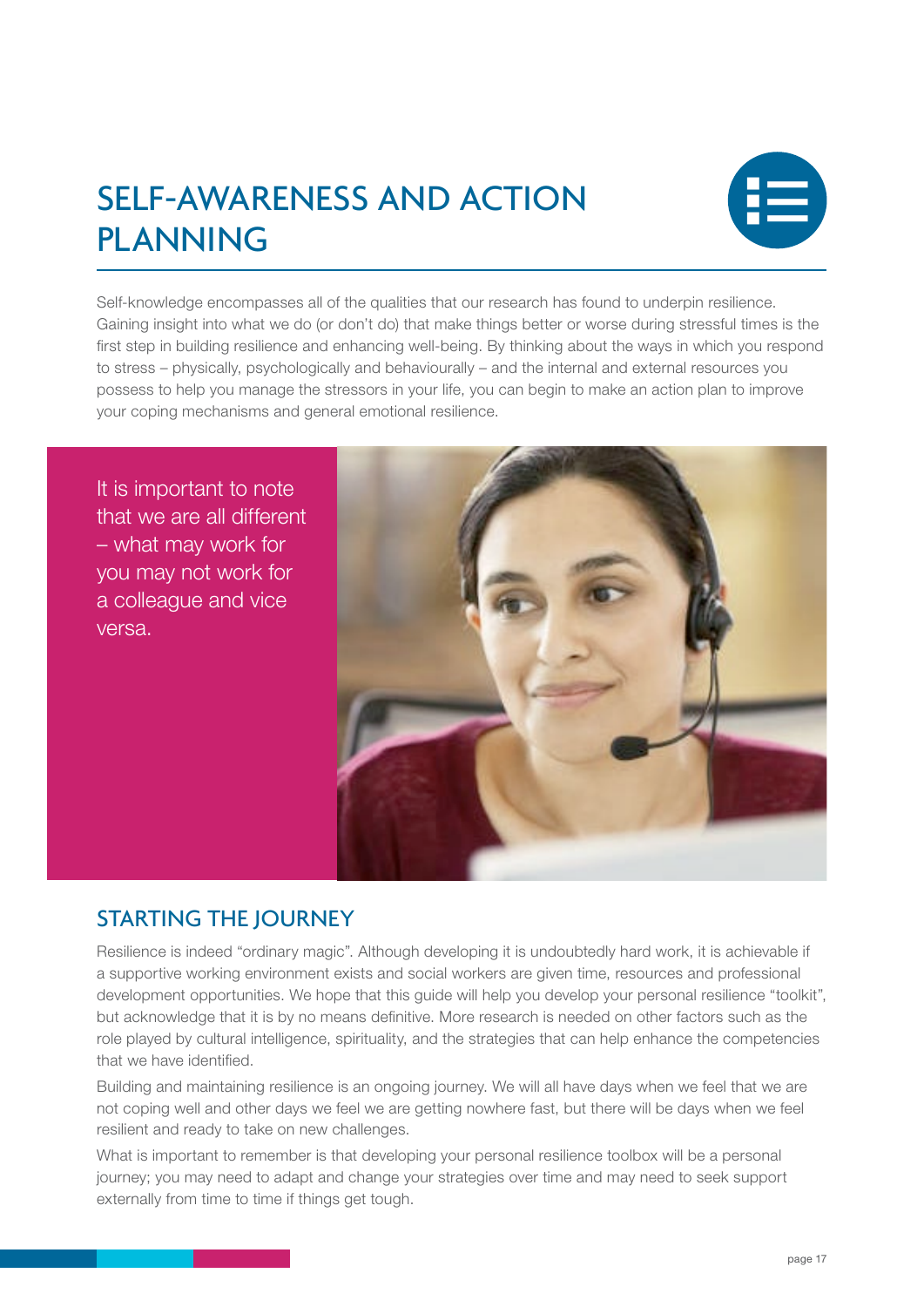# <span id="page-17-0"></span>**REFERENCES**



Aukes, L; Geertsma, J; Cohen-Schotanus, J; Zwierstra, R and Slaets, J (2007) ['The](http://)  [Development of a Scale to Measure Personal](http://)  [Reflection in Medical Practice and Education.'](http://) Medical Teacher 29 (2) pp.177–82

Goleman, D (1996) [Emotional Intelligence: Why It](http://www.amazon.co.uk/Emotional-Intelligence-Matter-More-Than/dp/0747528306)  [Can Matter More Than IQ.](http://www.amazon.co.uk/Emotional-Intelligence-Matter-More-Than/dp/0747528306) London: Bloomsbury

Grant, L and Kinman, G (2012) '[Enhancing](http://www.tandfonline.com/doi/abs/10.1080/02615479.2011.590931#.VRRjLKU4Sao)  [Well-being in Social Work Students: Building](http://www.tandfonline.com/doi/abs/10.1080/02615479.2011.590931#.VRRjLKU4Sao)  [Resilience in the Next Generation.'](http://www.tandfonline.com/doi/abs/10.1080/02615479.2011.590931#.VRRjLKU4Sao) Social Work Education 31 (5) pp.605-21

Health and Safety Executive: [Work Related Stress](http://www.hse.gov.uk/stress/index.htm)  [– Together We Can Tackle It](http://www.hse.gov.uk/stress/index.htm)

Kinman, G and Grant, L (2011) 'Exploring Stress [Resilience in Trainee Social Workers: The Role](http://bjsw.oxfordjournals.org/content/early/2010/08/24/bjsw.bcq088.abstract)  [of Emotional and Social Competencies'](http://bjsw.oxfordjournals.org/content/early/2010/08/24/bjsw.bcq088.abstract) British Journal of Social Work 41 (2) pp.261-75

Lazarus, R and Folkman, S (1984) Stress, [Appraisal and Coping.](http://www.amazon.co.uk/Stress-Appraisal-Coping-Richard-Lazarus/dp/0826141919) New York: Springer

Morrison, T (2007) ['Emotional Intelligence,](http://bjsw.oxfordjournals.org/content/37/2/245.abstract)  [Emotion and Social Work: Context,](http://bjsw.oxfordjournals.org/content/37/2/245.abstract)  [Characteristics, Complications and Contribution.'](http://bjsw.oxfordjournals.org/content/37/2/245.abstract) British Journal of Social Work 37 (2) pp.245–63

Masten, AS (2009) ['Ordinary Magic: Lessons](http://www.unnaturalcauses.org/assets/uploads/file/OrdinaryMagic.pdf)  [Learned from Research on Resilience in Human](http://www.unnaturalcauses.org/assets/uploads/file/OrdinaryMagic.pdf)  [Development.'](http://www.unnaturalcauses.org/assets/uploads/file/OrdinaryMagic.pdf) Education Canada 49 (3) pp.28-32

Grant L and Kinman G (2014) [Developing](http://www.palgrave.com/page/detail/developing-resilience-for-social-work-practice-/?K=9781137302496)  [Resilience for Social Work Practice.](http://www.palgrave.com/page/detail/developing-resilience-for-social-work-practice-/?K=9781137302496) London: Palgrave

### Further resources on Community Care Inform

[Guide to managing professional boundaries in](http://www.ccinform.co.uk/guides/guide-to-managing-professional-boundaries-in-social-work/)  [social work](http://www.ccinform.co.uk/guides/guide-to-managing-professional-boundaries-in-social-work/)

[Guide to compassion fatigue and secondary](http://www.ccinform.co.uk/guides/guide-to-compassion-fatigue-and-secondary-trauma-in-human-services/)  [trauma in human services](http://www.ccinform.co.uk/guides/guide-to-compassion-fatigue-and-secondary-trauma-in-human-services/)

[Guide to how to deal with hostile and aggressive](http://www.ccinform.co.uk/guides/guide-to-how-to-deal-with-hostile-and-aggressive-adults-or-young-people-and-how-to-manage-intimidating-situations-a-guide-for-workers/)  [adults or young people and how to manage](http://www.ccinform.co.uk/guides/guide-to-how-to-deal-with-hostile-and-aggressive-adults-or-young-people-and-how-to-manage-intimidating-situations-a-guide-for-workers/)  [intimidating situations – a guide for workers](http://www.ccinform.co.uk/guides/guide-to-how-to-deal-with-hostile-and-aggressive-adults-or-young-people-and-how-to-manage-intimidating-situations-a-guide-for-workers/)

Guide to managing practice from a critically [reflective position](http://www.ccinform.co.uk/guides/guide-to-managing-practice-from-a-critically-reflective-position/)

[Guide to effective supervision: What is it and](http://www.ccinform.co.uk/guides/guide-to-effective-supervision-what-is-it-and-how-can-supervisors-ensure-they-provide-it/)  [how can supervisors ensure they provide it?](http://www.ccinform.co.uk/guides/guide-to-effective-supervision-what-is-it-and-how-can-supervisors-ensure-they-provide-it/)

[Guide to managing professional boundaries in](http://www.ccinform.co.uk/guides/guide-to-managing-professional-boundaries-in-social-work/)  [social work](http://www.ccinform.co.uk/guides/guide-to-managing-professional-boundaries-in-social-work/) 

[Guide to compassion fatigue and secondary](http://www.ccinform.co.uk/guides/guide-to-compassion-fatigue-and-secondary-trauma-in-human-services/)  [trauma in human services](http://www.ccinform.co.uk/guides/guide-to-compassion-fatigue-and-secondary-trauma-in-human-services/) 

[Guide to how to deal with hostile and aggressive](http://www.ccinform.co.uk/guides/guide-to-how-to-deal-with-hostile-and-aggressive-adults-or-young-people-and-how-to-manage-intimidating-situations-a-guide-for-workers/)  [adults or young people and how to manage](http://www.ccinform.co.uk/guides/guide-to-how-to-deal-with-hostile-and-aggressive-adults-or-young-people-and-how-to-manage-intimidating-situations-a-guide-for-workers/)  [intimidating situations – a guide for workers](http://www.ccinform.co.uk/guides/guide-to-how-to-deal-with-hostile-and-aggressive-adults-or-young-people-and-how-to-manage-intimidating-situations-a-guide-for-workers/) 

[Guide to managing practice from a critically](http://www.ccinform.co.uk/guides/guide-to-managing-practice-from-a-critically-reflective-position/)  [reflective position](http://www.ccinform.co.uk/guides/guide-to-managing-practice-from-a-critically-reflective-position/)

[Guide to effective supervision: What is it and](http://www.ccinform.co.uk/guides/guide-to-effective-supervision-what-is-it-and-how-can-supervisors-ensure-they-provide-it/)  [how can supervisors ensure they provide it?](http://www.ccinform.co.uk/guides/guide-to-effective-supervision-what-is-it-and-how-can-supervisors-ensure-they-provide-it/)